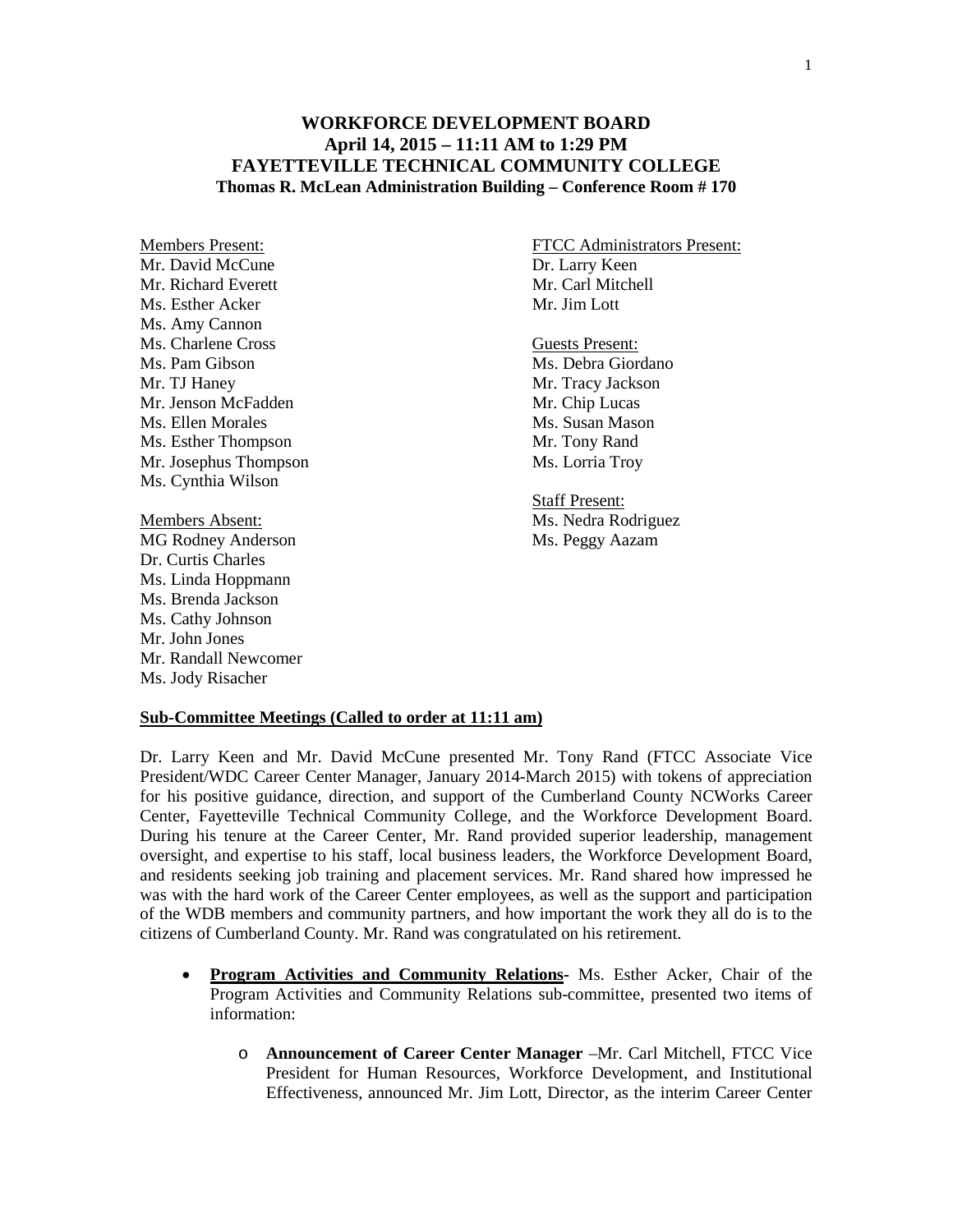Manager for the Cumberland County NCWorks Career Center. Dr. Keen made the appointment as a result of Mr. Rand's retirement after discussing it with Ms. Amy Cannon, County Manager, who was equally satisfied with the decision. Mr. Lott will assume the duties of the Career Center Manager in addition to his current duties as the Director of the Workforce Development Center and support staff to the Board. Mr. Lott assured the Board that their number one priority is still matching added-value employees to good employers. The Program Activities and Community Relations sub-committee accepted the report as information only.

- o **Announcement of Workforce Services Manager**–Mr. Mitchell introduced Mr. Josephus Thompson, the Division of Workforce Solutions Manager of the Fayetteville office. Mr. Thompson is a 25 year Army Veteran, with service in the Signal Corp and many years as a Military Recruiter and Career Counselor. A devoted husband, proud father and granddad, Mr. Thompson has been a dedicated North Carolina Workforce Professional for 16 years, most recently as the Lee County NCWorks Career Center Manager in Sanford. Mr. Thompson replaces Ms. Edith Edmond as the Employer Service representative on the WDB. He is glad to be back in Fayetteville and Cumberland County, and he is ready to contribute to the shared vision for the community. Dr. Keen remarked that he is aware of the good things Mr. Thompson was a part of during his time in Lee County, and he is looking forward to continuing to work together. The Program Activities and Community Relations sub-committee accepted the report as information only.
- **Planning and Evaluation-** Mr. Richard Everett, Chair of the Planning and Evaluation Sub-committee, presented three items of information:
	- o **Youth Council Report**  Ms. Charlene Cross, Chair of the Youth Council, provided a brief update on the Youth Council. The Youth Council met on Friday, March 27, 2015, and Ms. Cross proudly reported that it is an active and involved Council. Included in the notebook was a Workforce Innovation and Opportunity Act (WIOA) Fact Sheet on the Youth Program issued by the US Department of Labor (DOL), Employment and Training Administration (ETA). The US DOL ETA also recently issued a Training and Employment Guidance Letter (TEGL) on the WIOA Youth Program Transition. The Youth Council will meet on May 13, 2015 to discuss the new information and brainstorm ideas on how to redesign the Youth Program in order to recruit and retain participants to meet the WIOA requirement to spend 75% of funds on Out-of-School youth, ages 16-24. Several of the new target groups, including youth in foster care, pregnant or parenting youth, and those involved in the criminal justice system, do not have to meet income eligibility criteria. The Council intends to develop new ways to market to these individuals and keep them engaged in the program. A strong recommendation is to omit "Youth" from the name and to develop information and materials targeting "young adults." The emphasis of the program will shift from academic progress to employment, which will require closer partnerships with entities that provide Work-Based Learning opportunities, specifically pre-apprenticeship and apprenticeship. The Summer Youth Work Experience Program, which helps young adults develop transferable career-ready skills, earn money, and acquire valuable work experience, will begin June 29, 2015 and run for five weeks. Applicants must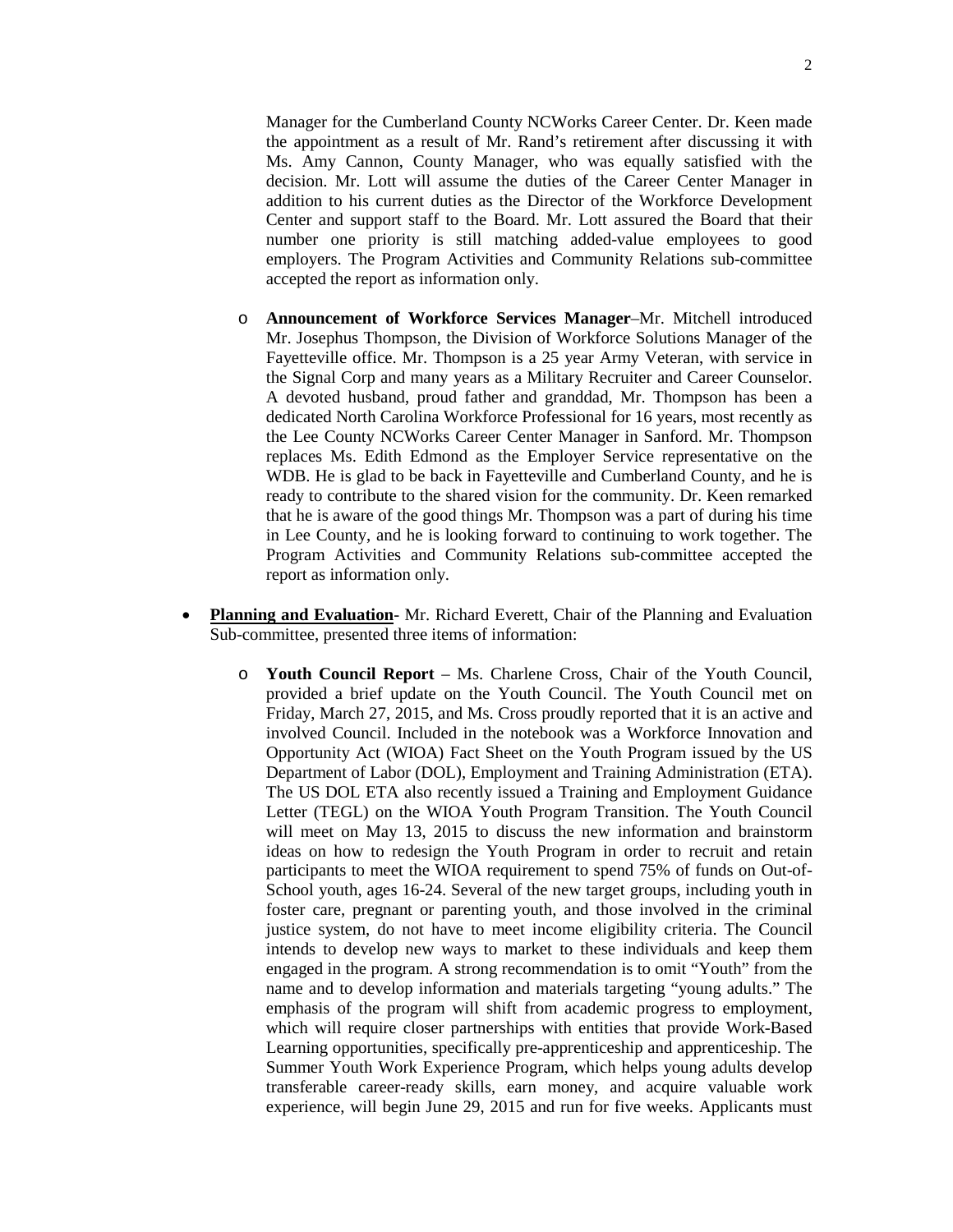be under the age of 24, Cumberland County residents, and meet the program eligibility requirements. Pre-applications are available at the Fayetteville NCWorks Career Center at 410-414 Ray Ave and on the Cumberland County Schools Career and Technical Education website [\(www.cte.ccs.k12.nc.us\)](http://www.cte.ccs.k12.nc.us/) under Workforce Development. All information submitted will require supporting documentation. The closing date for submitting a pre-application is April 30, 2015. Employers who are interested in partnering as a worksite are urged to submit a Worksite Request form, also available at [www.cte.ccs.k12.nc.us;](http://www.cte.ccs.k12.nc.us/) the deadline for worksite applications in May 1, 2015. The new guidance from DOL recognizes that this next year is transitional, so the challenge is to serve the new age group (up to age 24) before we have the new eligibility guidelines in place from the state. Everyone registered under WIA in NCWorks Online as of June 30, 2015 will be automatically transferred to WIOA as of July 1, 2015. The Youth Council will work with Mr. Chip Lucas and the Youth Program staff to build the summer youth work experience into a year-round program. The  $9<sup>th</sup>$  Annual North Carolina Youth Summit will take place in Greensboro, April 24-25, 2015. Youth Program staff, several Youth Council members, and 10 Youth Program participants will attend the Summit, which kicks off with college campus tours. The event is designed to provide opportunities for young adults participating in WIA Youth Services Programs throughout North Carolina to come together to collaborate, learn from one another, exchange ideas and act as "One Voice" in issue relating to workforce development in North Carolina. The theme for this year's Summit is "I/m on FLEEK,' which basically means "I'm on point." The acronym 'FLEEK' (**F**inance, **L**eadership, **E**mployment, **E**ngagement, **K**nowledge) will carry through the activities and workshops at the Summit. The next Youth Council meeting is scheduled for Friday, June 5, 2015 at noon at the Career Center. The Planning & Evaluation sub-committee accepted the update as information only.

o **Update on Contract for WIA Youth Program –** Mr. Chip Lucas, Executive Director for Career and Technical Education with Cumberland County Schools (CCS), provided an update on the WIA Youth Program. There are currently 252 total youth participants, including those in follow-up status. Mr. Lucas and Mr. Robert Lock, Youth Program Case Manager, attended the SETA/NCETA (joint Southeastern Employment and Training Association/North Carolina Employment and Training Association) Spring Conference in Greensboro, March 8-11, 2015. Ms. Sonya Thompson, Senior Youth Program Case Manager, and the Youth Services staff have been participating in planning sessions for the  $9<sup>th</sup>$  annual NC Youth Summit, which is scheduled for April 24-25, 2015 in Greensboro. Ten youth participants are currently active in work experience at locations including TJ Maxx, Marshalls, Cape Fear Valley Medical Center, Fayetteville Urban Ministry, Cumberland County Public Library, and Fayetteville State University. An Education Workshop took placed on February 7, 2015 at the Department of Social Services (DSS) with over 50 youth participants and adults in attendance. Eleven youth participants attended a cultural enrichment program sponsored by the Art's Council and 4<sup>th</sup> Friday in downtown Fayetteville on February 27, 2015, which included a portion on etiquette dining in conjunctions with dinner at Pierro's. Ten parents attended the parent connection event that was held on March 7, 2015 at the Career Center. Youth Council member Ms. Elsie Gilmore, Executive Director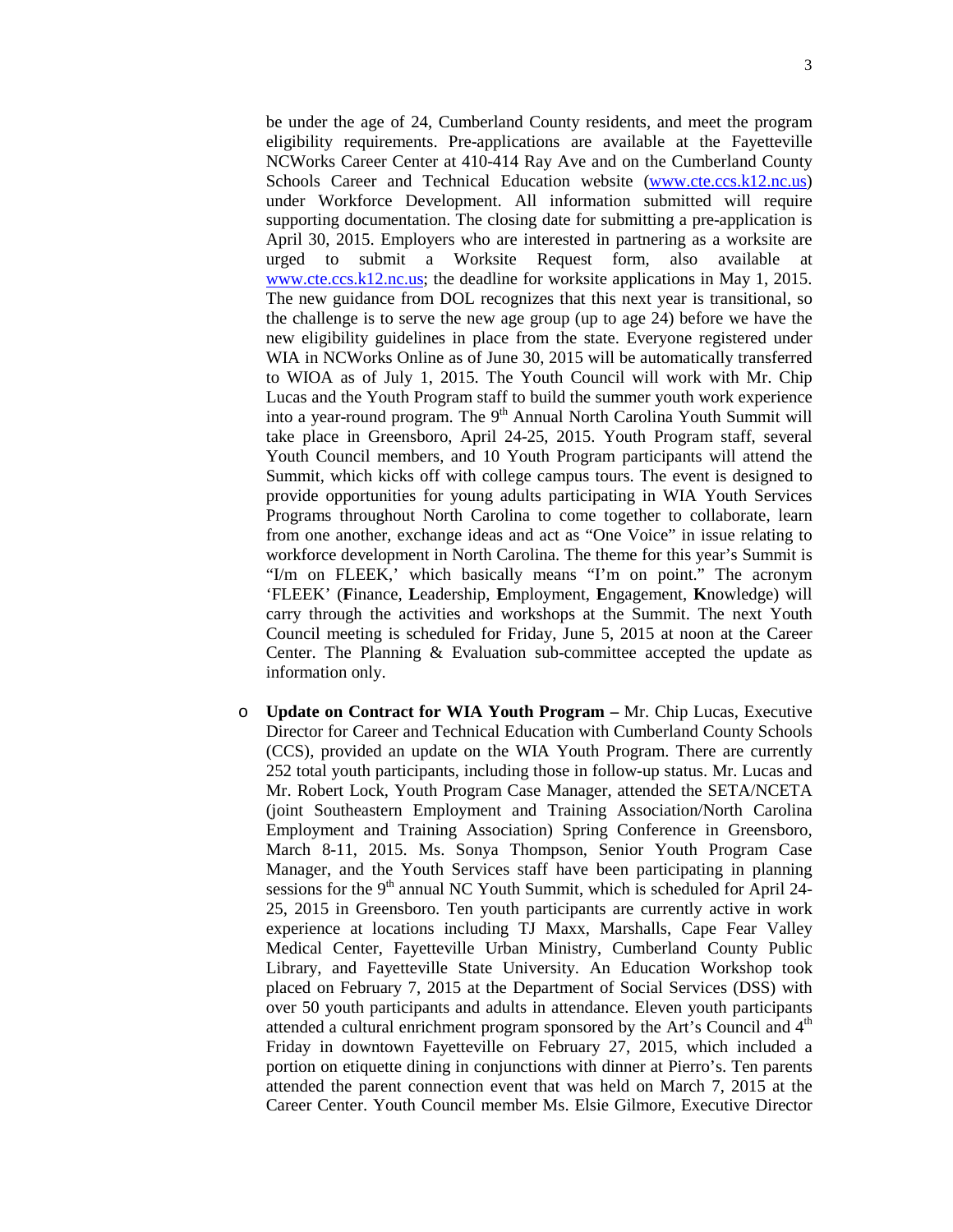of Kingdom Community Development Corporation, was a featured presenter at the Financial Literacy Workshop that took place on March 28, 2015 at DSS. As of March 23, 2015, 89% of the contract funds have been spent and/or accrued to date. Mr. Lucas shared the statement letter that the Youth Council had tasked him to draft in order to notify parents and participants of the anticipated impact to the Youth Program as a result of WIOA. The statement was mailed to current participants, is available to clients coming into the office and through the Cumberland County Career and Technical Education website [\(www.cte.ccs.k12.nc.us\)](http://www.cte.ccs.k12.nc.us/), and is used as a guide for personnel to explain to clients calling in. Information provided to participants will be updated accordingly as more WIOA-related information is made available. As Ms. Cross explained during the Youth Council update, they are working on developing methods to get the word out to the community on what the program is and what it does in order to recruit participants and worksites. Mr. Lucas reported that he will be making a presentation at an upcoming meeting of the Fayetteville/Cumberland County Ministerial Council to share program information in an effort to connect with church youth members, as well as a radio interview on WIDU. Mr. Lucas invited WDB members to attend the Career and Trades Day event hosted by Career and Technical Education and FTCC on April 16, 2015 from 9 am to 12 noon. The event will take place at the FTCC Collision Repair and Refinishing Technology Center and will include displays, demonstrations, and hand-on activities from various career and trades including construction, engineering, public service, healthcare, military, transportation, public safety, and community colleges and universities. Ms. Cross reported that the Financial Literacy Workshop on March 28<sup>th</sup> was one of the best workshops the Youth Program has hosted. Although Ms. Gilmore did a fantastic job on the Financial Football portion she presented, Ms. Cross was extremely impressed with the math teachers from John Griffin Middle School. They showed math tips and tricks that were useful and contributed to an overall enlightening experience. The Planning & Evaluation sub-committee accepted the update as information only.

o **Update on Contract for WIA Adult & Dislocated Worker Program -** Ms. Lorria Troy, Program Director for ResCare Workforce Services, provided an update on the WIA Adult & Dislocated Worker Program. The report included year-to-date contract measures for the categories of Customers Enrolled in WIA, New Customers Enrolled in Occupational Training, and Customers Receiving a Training Service. Contract year to date, 77% of total training funds have been obligated (87% of Adult funds and 62% of Dislocated Worker funds). Since February, the Business Services Representative has signed Onthe-Job Training and Work Experience Contracts with Bass Air Conditioning Company, NC Tactical Security Forces, and the Cumberland County Senior Aide Program. He has also participated in the DSS Job Fair, Cumberland County Library Job Fair and Chamber of Commerce meeting, and completed Employer Relations Specialist training. Staff has completed follow-up on all participants who have completed training; their goal for participants who are not currently employed is to reengage them in the Career Center's workshops and provide job search assistance. As Project Director, Ms. Troy attended ResCare's Annual Workforce Leadership Summit in Denver, CO, March 16- 18, 2015. Three staff attended the SETA/NCETA Conference in Greensboro, March 9-11, 2015.Upcoming events include an EMSI (Economic Modeling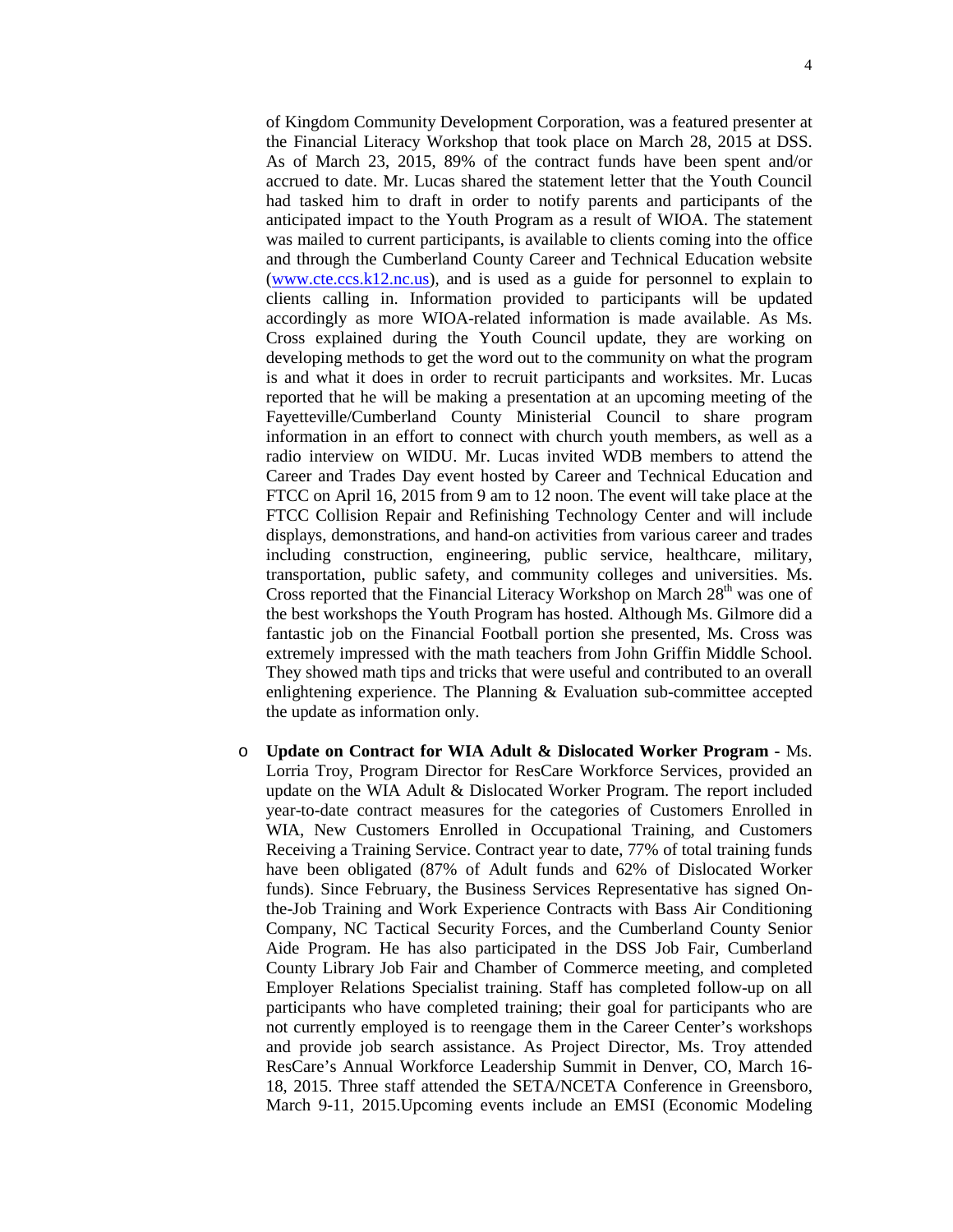5

Specialists Intl.) workshop in Raleigh on April 15, 2015, a meeting of the Cumberland County Chamber of Commerce on April 16, 2015, a Technical Trades and Job Fair also on April 16, 2015, and a job fair at DSS for senior citizens on May 20, 2015. Ms. Troy introduced Ms. Debra Giordano, Director of Operations and General Manager of ResCare, who expressed her personal appreciation and congratulations to Mr. Rand. Dr. Keen said that he was pleased with both ResCare and the Cumberland County School System. Mr. Lott reported that the Integrated Services Delivery Leadership Team, with the addition of Mr. Thompson, is working well; updated summary reports of participations and services were included in the notebook. The Planning & Evaluation sub-committee accepted the update as information only.

- **Marketing/Bylaws/Nominations-** Ms. Esther Thompson, Chair of the Marketing/Bylaws/ Nominations sub-committee presented two items of information:
	- o **Recognition Banquet** Mr. Lott reported that the recognition banquet, an event to honor outstanding participants, employers, and partners of the Workforce Development Center, as well as WDB members, is scheduled for Tuesday, June 9, 2015. The event, which will be a luncheon in order to maximize attendance, will most likely take place at the Holiday Inn I-95 South on Cedar Creek Road, and will be overseen by the Marketing/Bylaws/Nominations subcommittee. The sub-committee will also select the award winners from the nominations submitted by the contractors, based on criteria modeled after the state's Governor's Awards. The selections will be forwarded for statewide consideration of the Governor's Awards of Distinction, which will be presented at a banquet during the NCWorks Partnership Conference in Greensboro in October 2015. Mr. Mitchell thanked the sub-committee for their involvement in the planning of the event and expressed how important it is for Cumberland County participants to be acknowledged, at both local and state levels. Ms. Cross informed the Board that the nominations for statewide consideration must be submitted by June 1, 2015. The Marketing/Bylaws/Nominations subcommittee accepted the update as information only.
	- o **Reconstitution of the WDB** Mr. Lott explained that due to changes in the required composition of Workforce Development Boards as a result of WIOA, North Carolina's Department of Commerce, Division of Workforce Solutions, is requiring all 23 local areas, including Cumberland County, to dissolve their current Board and reappoint a new Board as of July 1, 2015. The new WDB will include a majority of business members and at least two representatives from labor organizations. A document comparing current membership and those required under WIOA was included in the notebook. All current WDB members were urged to reapply for a new term. Eligible individuals that meet the required membership categories will be appointed by the Cumberland County Board of Commissioners. Ms. Peggy Aazam will send an email with the link to the application on the Cumberland County website [\(http://www.co.cumberland.nc.us/commissioners/board\\_application.aspx\)](http://www.co.cumberland.nc.us/commissioners/board_application.aspx). Mr. Mitchell expressed his disappointment regarding the disbandment of the WDB in its current form; they have worked so hard and are proud of how engaged and involved the Board has been.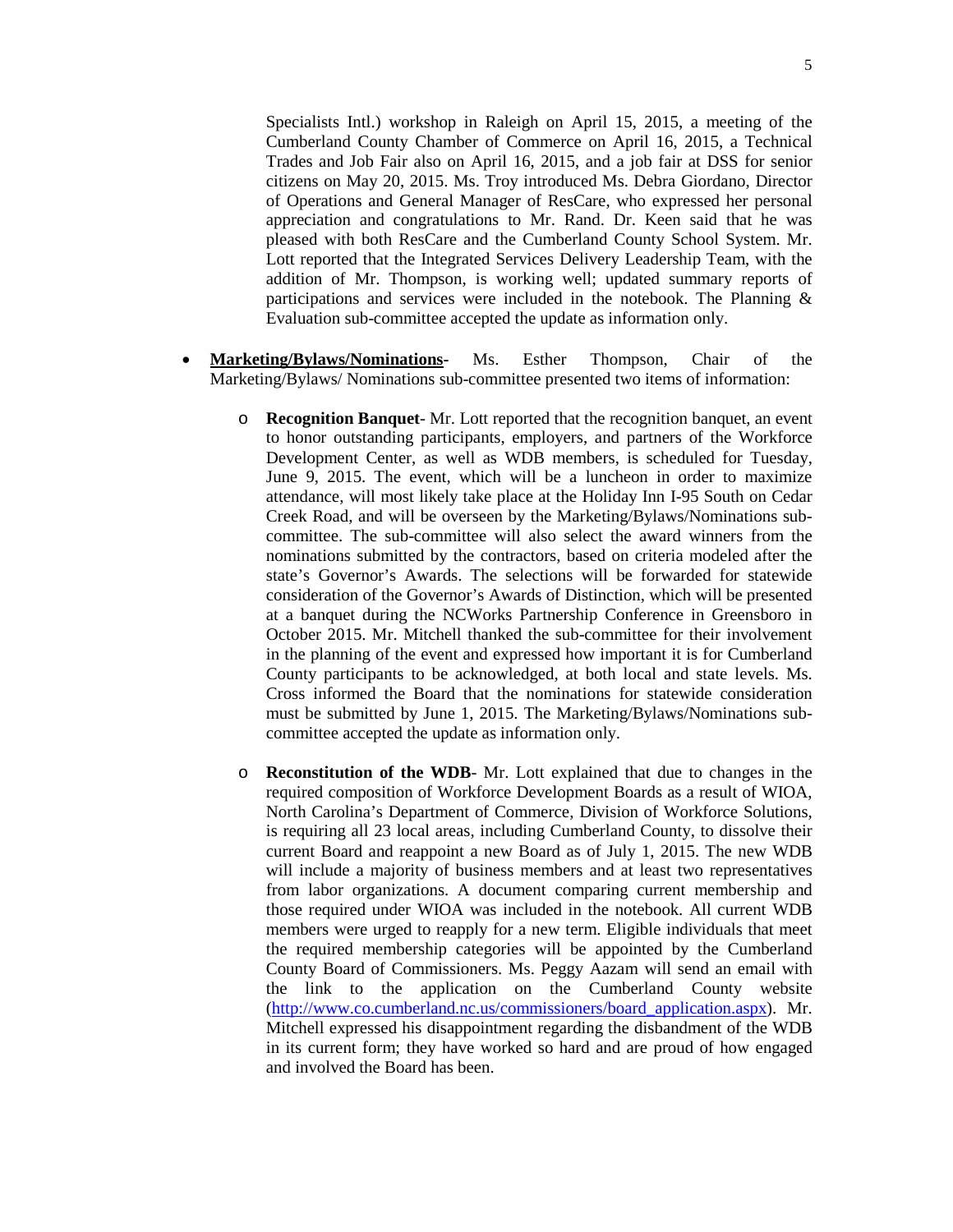Mr. McCune asked Mr. Lott to share updates regarding WIOA. Mr. Lott referred to his Director's Report, located in the "Additional Items" tab of the notebook. The proposed regulations (issued as Notices of Proposed Rulemaking) for WIOA were issued on April 2, 2015. The regulations pertaining to the Employment and Training Administration, exceeding 1500 pages, will be interpreted by the North Carolina Department of Commerce and used as the basis of the state's policies and procedures. Although WIOA maintains the same local structure and continues to serve the same groups of people, Mr. Lott outlined a few of the significant changes. In addition to issuing individual service vouchers for training, the local board can recommend funding contracts with an institution of higher education or other eligible provider of training services to facilitate class-size training for multiple individuals in in-demand industry sectors and/or occupations. WIOA emphasizes regional planning among local workforce areas based on commuting patterns (which the state required last year), promotes closer partnerships and collaboration with other community agencies such as Vocational Rehabilitation, emphasizes career pathways (facilitated by "career planners") to guide jobseekers on a step-by-step basis to an increasingly higher-paying job, and encourages work-based learning programs including pre-apprenticeship, apprenticeship and internships (which is used interchangeably with work experience). Performance measures are based primarily on job placement, wage gains, and job retention. Youth measures include the attainment of a high school diploma, GED, or other recognized credential. All programs will have a new measure called "effectiveness of serving employers." The Youth Program is being redirected to focus on disconnected youth (classified as "out-of-school") ages 16-24; nationwide, there is a reported 6.5 million "disconnected" youth, individuals who are in an education or training program, and are not employed. Several youth target groups who face barriers to employment are not required to meet income eligibility. The Youth Council will become a standing committee of the WDB. Successful implementation of many of these approaches requires local boards to oversee robust approaches across all workforce programs to develop career pathways and sector strategies with businesses, economic development, education and training institutions, including community colleges and career and technical education, and supportive services agencies. The Marketing/Bylaws/Nominations sub-committee accepted the update as information only.

- **Business and Finance-** Mr. McCune presented one item for information:
	- o **Finance Report** Ms. Nedra Rodriguez, Workforce Development Center (WDC) Accountant, provided an update regarding the financial position of the Center as of April 8, 2015. Slightly over \$450,000 of the budget remains after expenditures, obligations, encumbrances, and reserves to carry over into the new fiscal year. Ms. Rodriguez reported that the program is in a very good financial position, but they are not sure how or when they will receive new year funding. Ms. Rodriguez attended the 2015 SMART Financial Grants Management training for Region 3 in Atlanta, GA, March 31-April 2, 2015, which provided guidance on significant policy changes as a result of WIOA that will affect grantees and sub-recipients responsible for administering DOL-ETA formula and discretionary funds. The new policies will trickle down from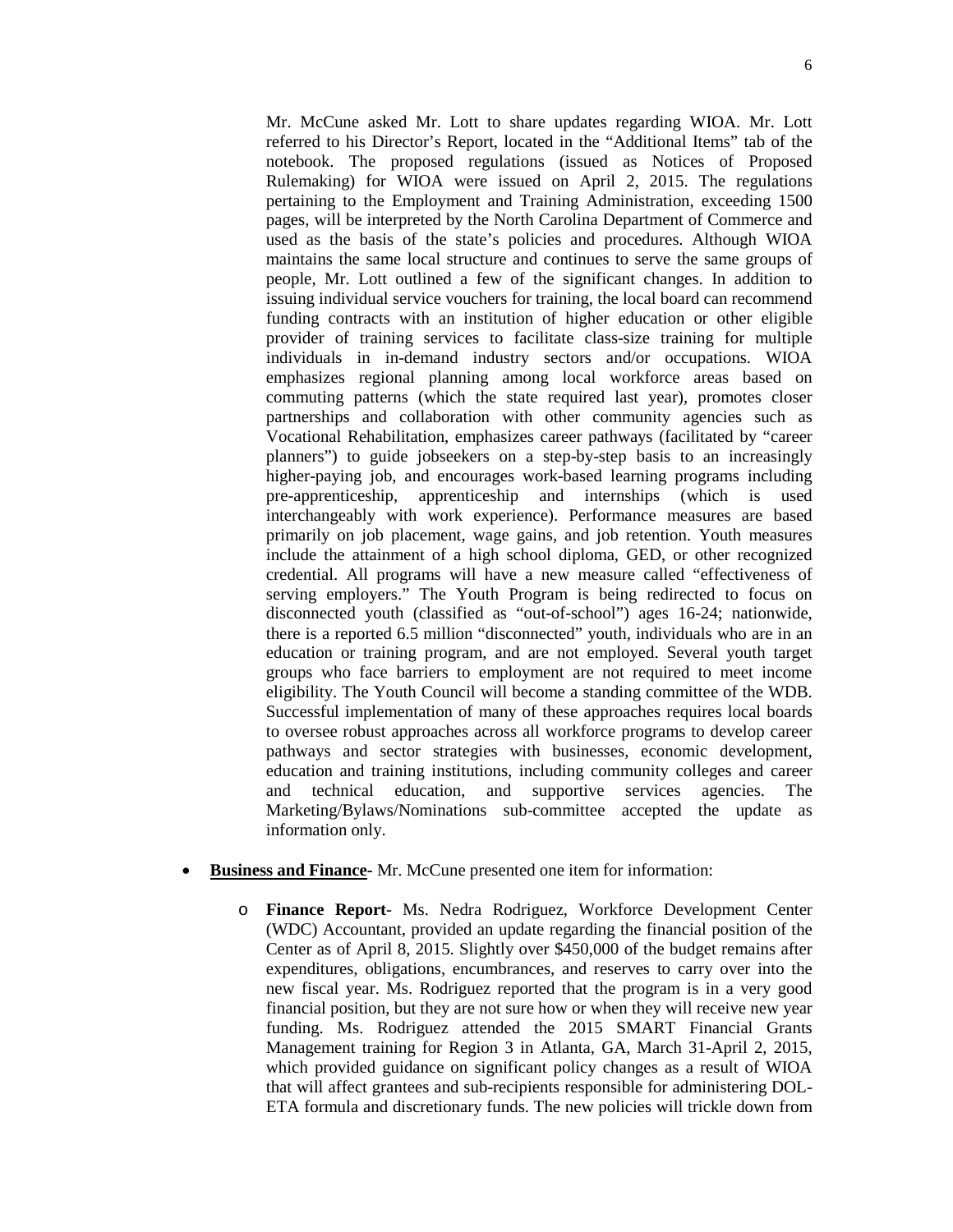the state to the local level, but Ms. Rodriguez assured the Board that they will not have to make many major adjustments as they have tight internal controls and are already in the practice of doing what will now be required. The changes, which will take effect July 1, 2015, will emphasize timely payments, especially for sub-contractors and sub-recipients. The Feds want a 2-3 day turnaround, where it currently may take up to 5 days to receive funds. This will require a state system change; locals won't be able to comply until the state system allows for the change. Dr. Keen was concerned if the state was aware of the new requirements; Mr. Lott assured him that the state is aware, but may be slow to make the changes. Ms. Rodriguez said the conference was a lot of information in a very short time, but Mr. Steve Daniels, Director of the Division of Policy, Review and Resolution for the Department of Labor, said he was available for questions. Ms. Rodriguez explained that you can't just flip a switch to make the changes as of July  $1<sup>st</sup>$ ; there must be actions to make it happen. Dr. Keen expressed his concern on the impact the changes will have on the clients. Ms. Rodriguez explained that the changes to the federal grant management requirements, which depend on the understanding of and adherence to Federal regulations on uniform administrative requirements, cost principles, and audit requirements, also applied to FTCC, Cumberland County, and every agency that manages state or Federal funds, as they are all governed by the Office of Management and Budget (OMB) policies and procedures. Fiscal Operations staff members of ResCare and Cumberland County Schools are aware of the changes to the requirements. Ms. Rodriguez reiterated that they are already doing many of the new requirements, or will be able to make the adjustments quickly; it is good to be on top of the new information as it is made known. Ms. Rodriguez reported that Ms. Linda Spence from the NC Department of Commerce conducted a monitoring visit at the end of February and by all accounts, the report is very good. The official monitoring report should be received by September. Mr. Mitchell recognized Ms. Rodriguez for her hard work and leadership of the finance area and contractors. He indicated that it is not common to receive such a superior monitoring report, especially due to all of the changes, but Ms. Spence found the finance area to be clean and to have plenty of money in reserve to make it into to the new fiscal year. The Business and Finance sub-committee accepted the financial report as information only.

- **Labor Market Information** Mr. TJ Haney presented one item of information:
	- o **Review of most recent LMI report** Mr. Lott referred to the Labor Market Overview provided by the Labor & Economic Analysis Division (LEAD) of the NC Department of Commerce for March and April 2015 included in the notebook. Although lower unemployment rates were most recently reported at the local, state, and national levels, Mr. Lott pointed out that with over 8,000 Cumberland County residents still unemployed, our job is not done. Mr. Mitchell wondered if the lower rates were attributed to massive hiring events in the month of March; Ms. Gibson suggested comparing several reports to get a clearer picture, as much of the information overlaps for the 90 days of reporting time. Dr. Keen expressed the need to be more aggressive about finding out the impact of Fort Bragg labor. Mr. Haney provided an update on the Industry Contact Team's efforts since the last meeting. Based on the recommendations of the former Align4NCWorks Ad Hoc committee, Mr.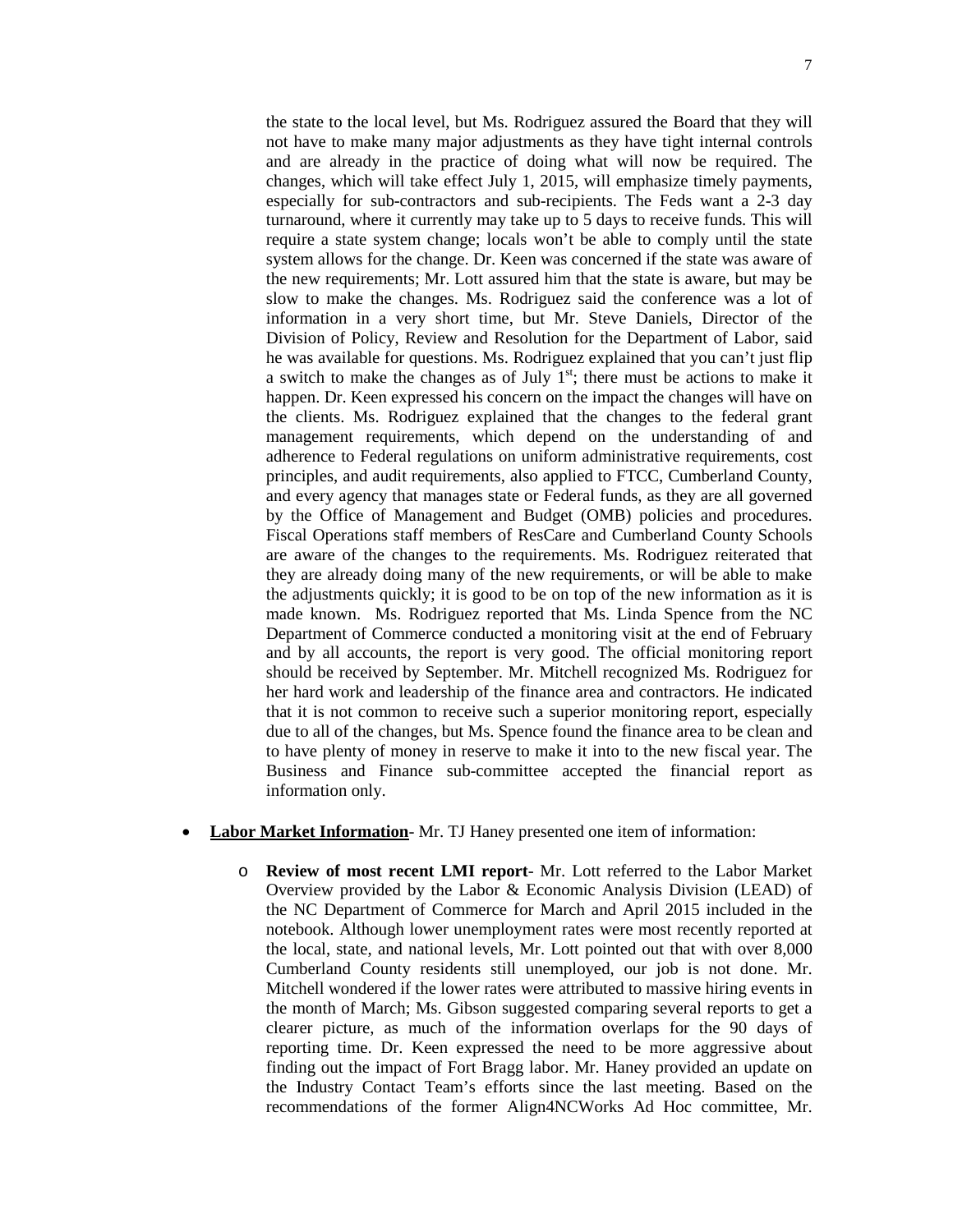Haney (Executive Director for Economic Development and Military Continuing Education for FTCC) and Ms. Cathy Johnson (Director of Economic Development for the Economic Development Alliance of Fayetteville and Cumberland County) are to meet in the first month of each calendar quarter (January, April, July, and October) for the purpose of sharing and leveraging the information gathered from their ongoing contact with business and industry. Relative information will be shared with the WDB, FTCC, and Career Center staff to ensure that they are aware of changes in workforce needs in a timely manner in order to adjust applicable training and placement services for employers and jobseekers. Mr. Haney and Ms. Johnson met on April 7, 2015 to discuss the results of Ms. Johnson's visits during the third quarter of 2014-2015. While the names and responses of the business and industry leaders she spoke with must remain confidential, Ms. Johnson was able to share some of the general comments and concerns of the companies she surveyed. Of the 22 visits, thirteen (13) were service providers, six (6) were industry, two (2) were military contractors, and one (1) was a call center. The extensive survey collects information from the business leader on the Product/Service, Market, Industry, Management, Workforce, Technology, Utility Services, and Quality of Life/Community Services. Comments related to workforce issues included that three of the companies surveyed would like to expand and/or add new employees, equipment or facility within the next three years, none of the companies surveyed are at risk of closing, and six provide in-house workforce training. The Community College, State Workforce Services, and Workforce received average or above average ratings; the businesses surveyed always feel there is room for improvement and never give a perfect score. A concern regarding State Workforce Services was that they do not have a good labor pool. Most companies ranked the availability, stability and productivity of workers high, but reported low quality and recruiting problems, mostly for skilled workers due to their industry type. Mr. Haney partnered with staff of NC State University's Industrial Extension Service (NCSU-IES) to visit several businesses in Cumberland County on March 24, 2015. The intent was to learn about the needs of business and industry and introduce the companies to the broad spectrum of training, programs and services available. Mr. Haney is already working on addressing the needs expressed, including welding training for AllSigns, updating TufTex's MatchForce profile in order to enhance the key words related to their positions, and training for an internal maintenance apprentice at the Fayetteville Observer. Mr. Haney and Ms. Cross attended a meeting of the Plant Managers' Association on March 17, 2015 and gave presentations about the NCWorks Customized Training and Apprenticeship programs. Mr. Haney, with partners NCSU-IEC and the Economic Development Partnership of North Carolina (EDPNC), will conduct joint visits on April 24, 2015 to TACARM, DAK, and Clear Path Recycling to address their shared needs and interests (i.e. increasing exports, utilities savings, and waste expo). Mr. Haney has three current Customized Training projects (Sykes, Clear Path Recycling, and BCBSNC) and two projects in the discovery and development stage (Cargill and MANN+HUMMEL Purolator Filters). Mr. Haney explained that he is not waiting to brief the Board on every item before taking appropriate actions in a timely matter. The Labor Market Information sub-committee accepted the update as information only.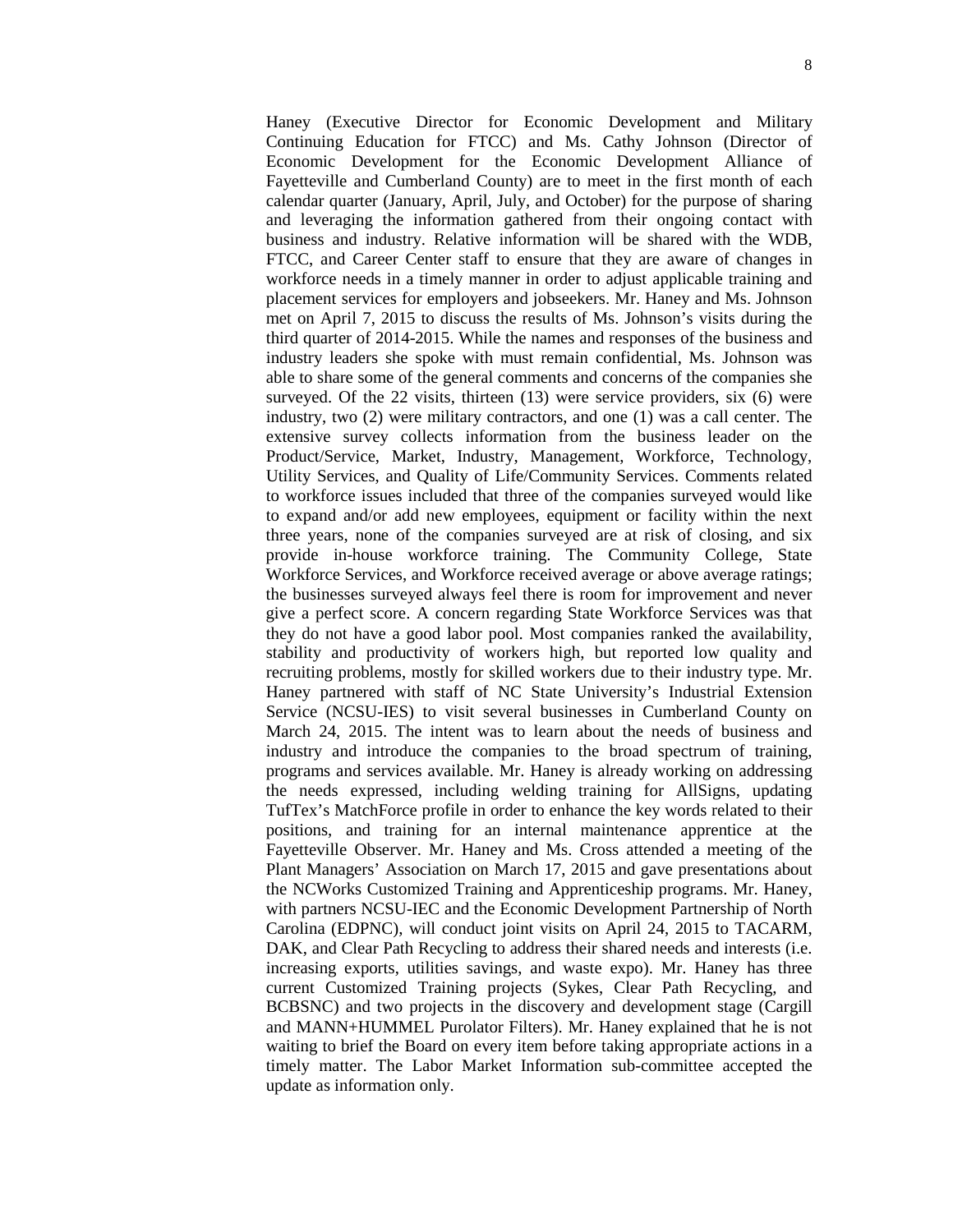## **OFFICIAL MEETING**

**I. Call to Order -** The April 14, 2015 meeting of the Workforce Development Board was called to order by the Board Chair, Mr. David McCune, at 1:06 PM.

**II. Recognition of Guests** – Dr. Keen, Mr. McCune, and Ms. Esther Thompson presented Mr. Tony Rand with a gift of appreciation on behalf of the FTCC Board of Trustees. Mr. McCune welcomed and thanked the guests in attendance. Ms. Amy Cannon introduced Mr. Tracy Jackson, Assistant County Manager for Support Services. Mr. Jackson has over 27 years of local government experience in North Carolina, most recently as the county manager in Lincoln County, and in the emergency medical field. Having only been in the position for five weeks, Ms. Cannon reported that Mr. Jackson has jumped right in, and with his diverse expertise and experience, he is a comfortable fit for the Cumberland County Leadership Team. Mr. Jackson said that he is here to learn and serve, and that he looks forward to working together.

**III. Ethics Awareness and Conflict of Interest Statement** – Mr. McCune read the North Carolina State Ethics Commission Ethics Awareness & Conflict of Interest reminder statement to the Board.

**IV. Approval of Minutes -** Mr. McCune asked the members to review the minutes from the February 10, 2015 WDB meeting. A motion was made by Ms. Thompson to approve the minutes as read; the motion was seconded by Mr. TJ Haney and passed unanimously. The approved minutes will be posted on the Workforce Development Board website at the conclusion of the Board meeting.

**V. Sub-Committee Reports –** Sub-Committee Chairs presented information to the full Board that had been previously considered by the Sub-Committee members in the committee meetings. All information presented was also included in the Board notebooks for review.

- *Program Activities and Community Relations –*Ms. Esther Acker, Chair of the Program Activities and Community Relations sub-committee, presented the following information to the Board:
	- o Announcement of Career Center Manager Mr. Carl Mitchell, FTCC Vice President for Human Resources, Workforce Development, and Institutional Effectiveness, announced Mr. Jim Lott, Director, as the interim Career Center Manager for the Cumberland County NCWorks Career Center. The Board accepted the update as information only.
	- o Announcement of Workforce Services Manager Mr. Mitchell announced Mr. Josephus Thompson as the new Workforce Services Manager for the Cumberland County NCWorks Career Center. The Board accepted the update as information only.
- *Planning and Evaluation* Mr. Richard Everett presented the following information to the Board: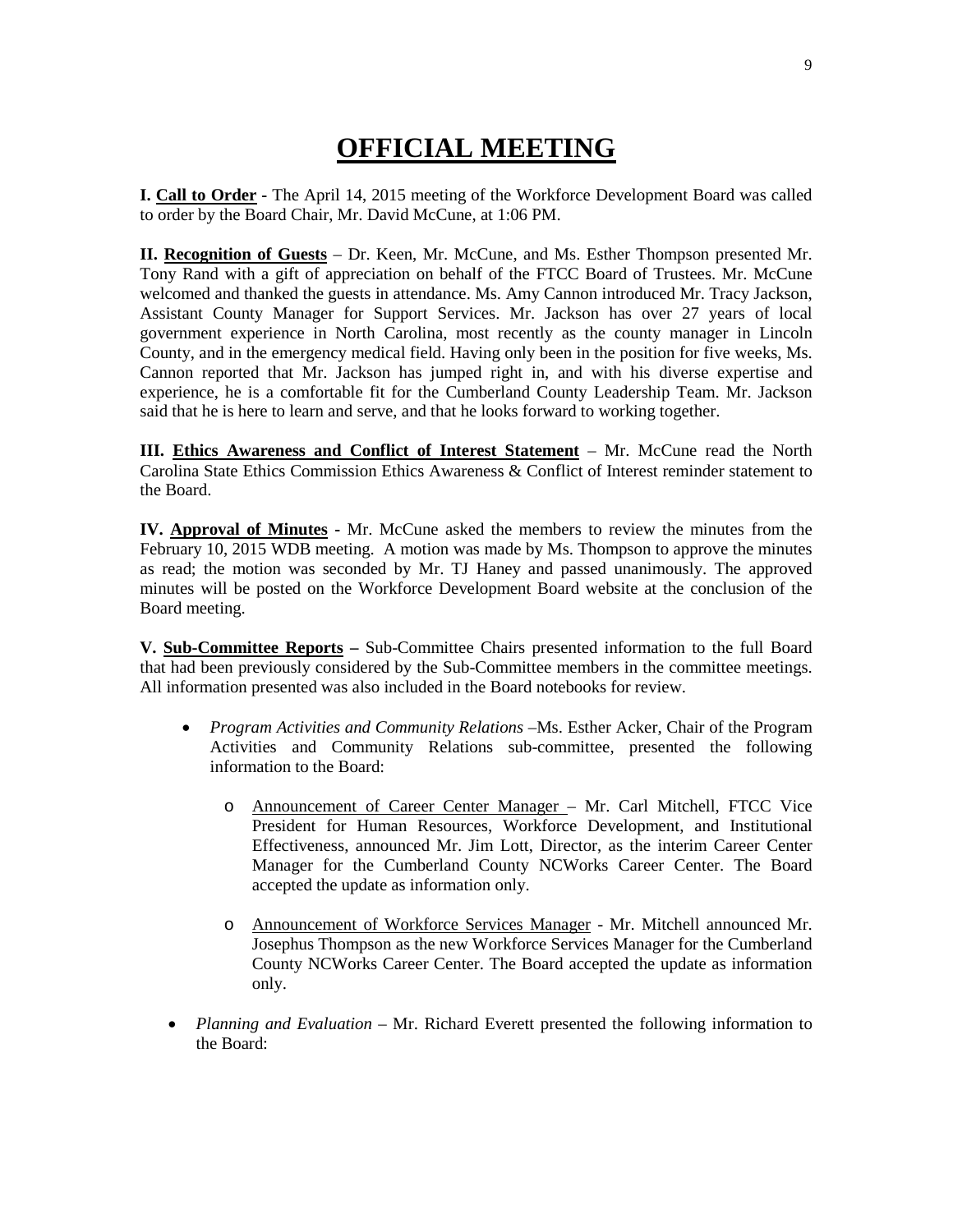- o Youth Council Report Ms. Charlene Cross, Chair of the Youth Council, provided an updated on the Youth Council to the Planning and Evaluation subcommittee. The Board accepted the report as information only.
- o Update on Contract for WIA Youth Program Mr. Chip Lucas, Executive Director, Career and Technical Education, for Cumberland County Schools, provided an update on the WIA Youth Program to the Planning and Evaluation sub-committee. The Board accepted the report as information only.
- $\circ$  Update on Contract for WIA Adult & Dislocated Worker Program Ms. Lorria Troy, Program Director for ResCare Workforce Services, provided an update on the WIA Adult & Dislocated Worker Program to the Planning and Evaluation sub-committee. The Board accepted the report as information only.
- *Marketing/Bylaws/Nominations* Ms. Thompson presented the following information to the Board:
	- o Recognition Banquet Mr. Lott presented updated details to the Marketing/Bylaws/Nominations sub-committee regarding the luncheon banquet to recognize outstanding participants, employers, and partners of the Cumberland County Workforce Development Center. The event will take place at the Holiday Inn I-95 South on Cedar Creek Road on Tuesday, June 9, 2015. The Board accepted the update as information only.
	- o Reconstitution of the WDB Mr. Lott reported that due to changes in the required composition of Workforce Development Boards as a result of WIOA, the Cumberland County Board of Commissioners will reappoint a new WDB as of July 1, 2015. All current WDB members were urged to reapply for a new term through the Cumberland County website [\(http://www.co.cumberland.nc.us/commissioners/board\\_application.aspx\)](http://www.co.cumberland.nc.us/commissioners/board_application.aspx). The Board accepted the report as information only.
- *Business and Finance –*Mr. McCune presented the following information to the Board:
	- o Finance Report– Ms. Nedra Rodriguez presented an updated financial report to the Business and Finance Sub-committee. The Board accepted the report as information only.
- *Labor Market Information* Mr. Haney presented the following information to the Board:
	- o Review of most recent LMI report Mr. Lott shared the most recent Labor Market Overviews provided by the Labor & Economic Analysis Division (LEAD) of the NC Department of Commerce. Mr. Haney provided an update on the activities and efforts of the LMI Industry Contact Team. The Board accepted the reports as information only.

**VI. Director's Report** – Mr. Lott referred to the Director's Report located in the "Additional Items" tab of the notebook. The information in the report was covered during the Marketing/Bylaws/Nominations sub-committee meeting.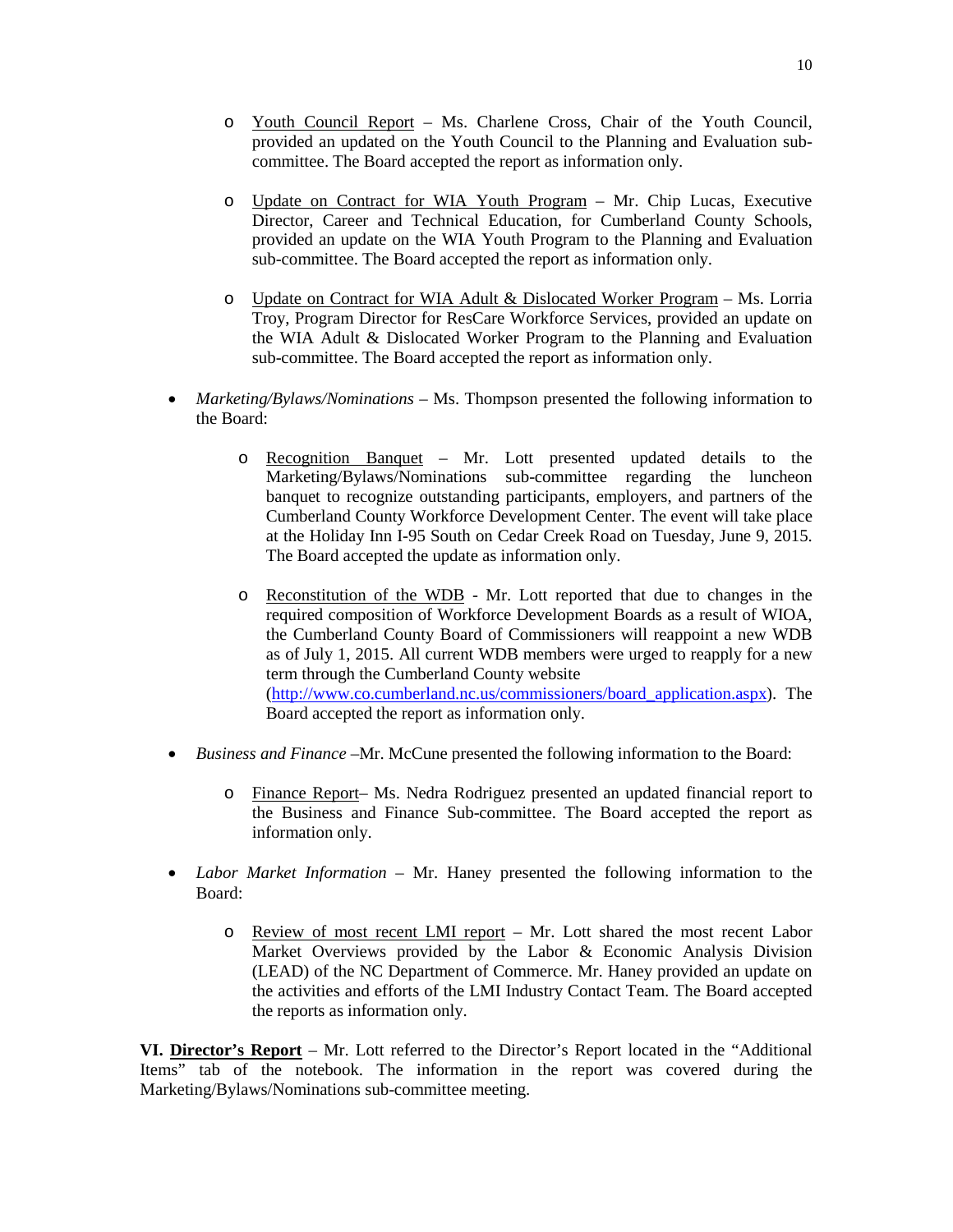**VII. Report on Workforce Conference** – Mr. McCune, Ms. Thompson, Ms. Cross, Ms. Acker, Mr. Haney, Mr. Lott, and Ms. Rodriguez attended the joint SETA (Southeastern Employment and Training Association) and NCETA (North Carolina Employment and Training Association), Spring Conference in Greensboro, March 8-11, 2015. Ms. Acker reported that the conference was informative and the most up to date information available about WIOA. She urged Board members, especially those new to the WDB, to attend at least one workforce conference during their term, since "you don't know what you don't know." She explained that the conferences fill in a lot of the blanks, such as who is needed as a Board member and what their roles are as Board members. Dr. Keen agreed that the conferences are a great way to keep abreast of the information; if you get behind, you won't ever catch up. Ms. Cross reported that she and Mr. Lucas attended a panel workshop that featured the Apprenticeship Program; she was surprised at the misconceptions about the program and how information is not relayed to other states and businesses. Ms. Cross moderated a workshop presented by Mr. John Chamberlin, who also copresented the pre-conference session, "WIOA Issues & Answers." There are still so many questions, and so few answers, but as Mr. Lucas explained, the conference allows for workforce professionals from several areas to share their challenges and bounce ideas of each other. As more information is known about WIOA, and areas develop methods and procedures to implement the changes, Mr. Lucas suggested that they review and consider what other areas are doing as the WDB and staff make adjustments affecting Cumberland County. Ms. Cross reported the recommendation to use the term "essential employability skills" instead of "soft skills" to define the broad, personal attributes that enable an individual to be a compatible employee. Ms. Thompson expressed her astonishment upon learning the considerable amount of money that is spent annually on soft skills education. Dr. Keen remarked that despite the billions of dollars spent, there is still a high level of dissatisfaction regarding the soft skills among potential employees. He stated that soft skills education starts at home; Ms. Thompson shared that Mr. McCune reported at the SETA/NCETA Conference that it all must start with the parents. Mr. Everett commented that some jobs are entirely based on soft skills. Other takeaways of the conference included completing online profiles, such as LinkedIn, because employers look at potential employees with incomplete profiles as not being completers, and the realization that due to the age of technology, if you have a smartphone, you don't even need a computer.

Dr. Keen asked Mr. Thompson his opinion on how the Cumberland County WDB compares to other WDBs. Mr. Thompson said that he was very impressed with the collaboration and engagement of the WDB as witnessed throughout the meeting. Mr. McCune explained that they have based the format of the meeting similar to that of the FTCC Board of Trustees meeting, and they pride themselves on being completely in the open.

The next Youth Council meeting is scheduled for Friday, June 5, 2015 at the Career Center (410- 414 Ray Ave), with a brainstorming session scheduled for Wednesday, May 13, 2015.

Mr. Mitchell explained that due to several upcoming changes, including the transition to Cumberland County and the implementation of WIOA, an additional Workforce Development Board meeting has been scheduled for Tuesday, May 19, 2015 with sub-committee meetings beginning at 11 am. The location will be FTCC, Thomas R. McLean Administration Building Room #170. Topics of the meeting will include the extension of the contract for the Adult & Dislocated Worker Program and review of the draft annual plan. The Recognition Luncheon, with a brief WDB meeting, will take place on Tuesday, June 9, 2015; location and time will be confirmed prior to the event.

Mr. McCune adjourned the meeting at 1:29 pm.